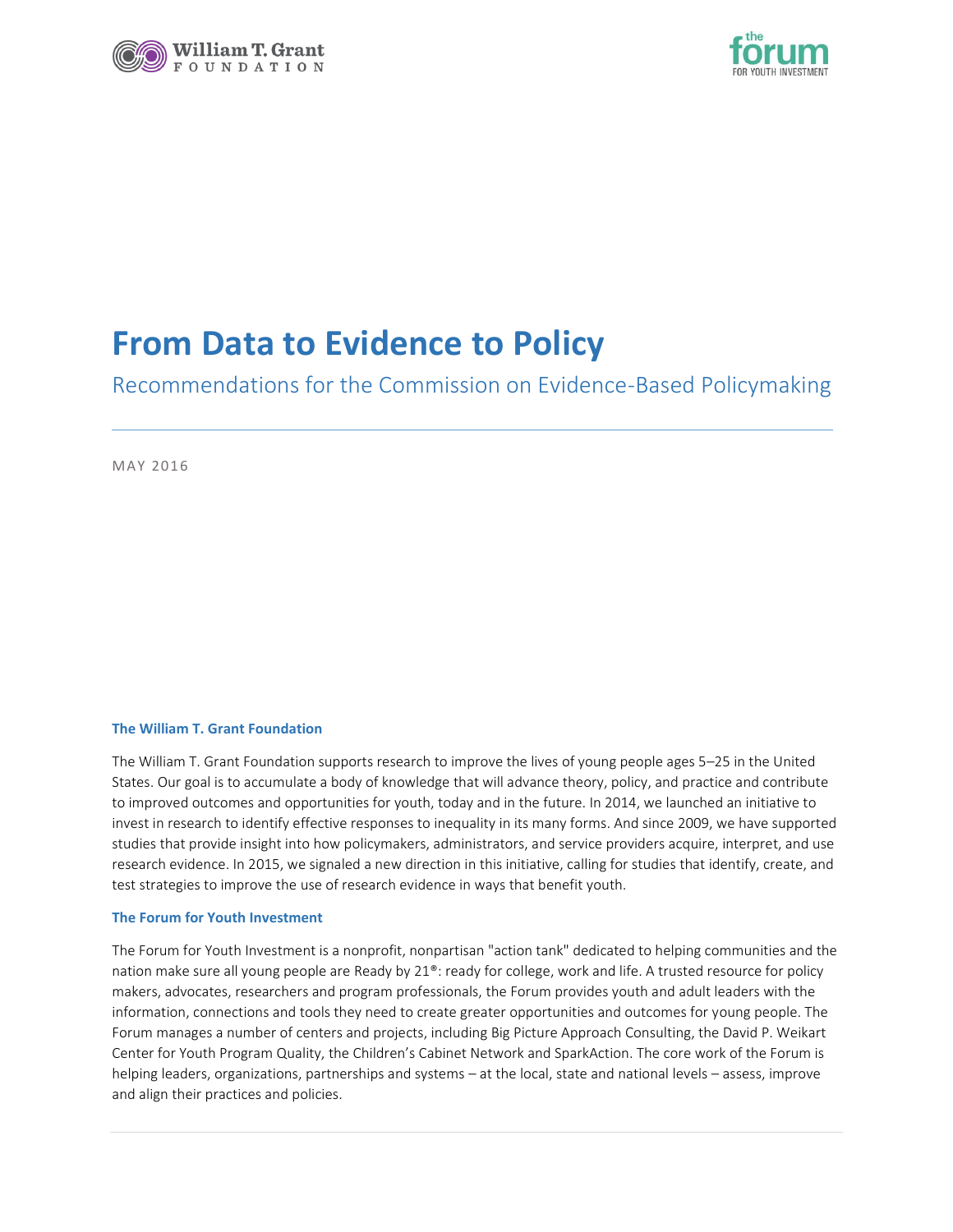



### From Data to Evidence to Policy

#### Recommendations for the Commission on Evidence-Based Policymaking

The Forum for Youth Investment and the William T. Grant Foundation are pleased to submit the following recommendations to the Commission on Evidence-Based Policymaking. We are encouraged by the Commission's potential to promote the use of research evidence in policymaking, and we offer these insights with the hope of helping the Commission make the most of its historic opportunity.

These suggestions are drawn from our experience as conveners of a learning group of senior career staff and appointees in research offices focused on children, youth, and families within the U.S. Departments of Education, Labor, Justice, and Health and Human Services, as well as in the Corporation for National and Community Service and the National Science Foundation. These agencies invest in research and evaluation to build policy-relevant evidence and will likely be charged with implementing many of the Commission's recommendations. They also have experience responding to similar challenges in the past. For these reasons, their insights may guide the Commission in developing a transformational set of recommendations.

## The Path from Data to Evidence to Policy

A narrow interpretation of the Commission on Evidence-Based Policymaking legislation might suggest the Commission's charge is primarily to determine how the federal government can share and link administrative data sets. Accomplishing this aim would be of significant value. But a broader interpretation of its charge suggests that the Commission must not stop there. It should also consider *how the federal government can use data to create the evidence required for smart policy decisions,* as well as *how to create the infrastructure to support the use of evidence in policymaking*.

We urge the Commission to prioritize those elements of its charge that point toward these broader aims:

- Emphasize how data "may be integrated and made available to facilitate program evaluation, continuous improvement, policy-relevant research, and cost-benefit analyses by qualified researchers and institutions;" and
- Examine "how data and results of research can be used to inform program administrators and policymakers to improve program design."

Sharing and linking data is necessary but not sufficient to achieve these goals. The data must be deployed in research and evaluation to create evidence, which must be then be used to inform policymaking. Laying the groundwork for the path from data to evidence to policy is essential to the Commission's charge.

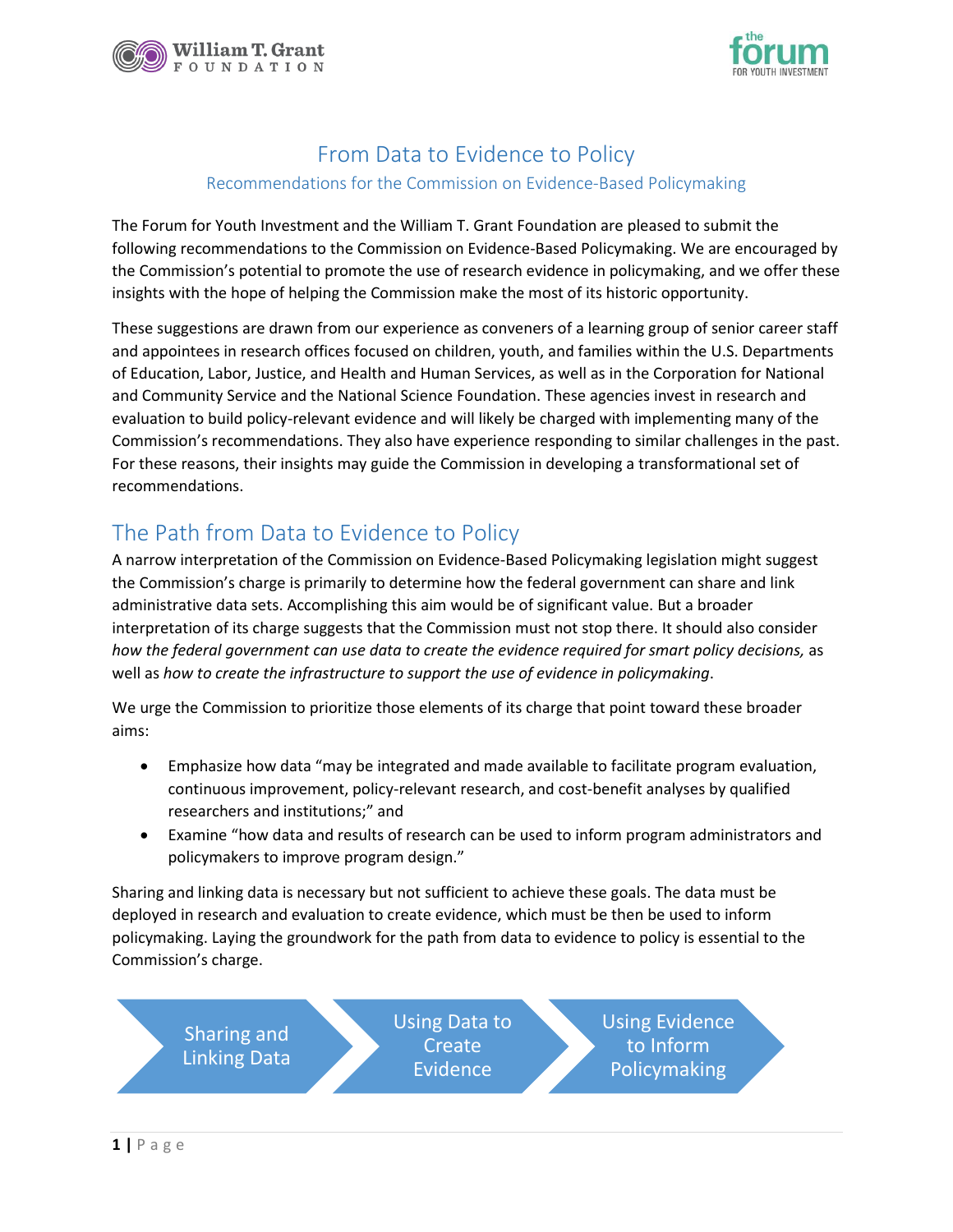

### Sharing and Linking Data

#### *The Commission should recommend that data are collected and shared in ways that facilitate their use in research and evaluation.*

Sharing data is a valuable first step. But the data take on added power when they can be used in research and evaluation studies. The Commission can fulfill its charge of addressing "how data and results can be used to inform program administrators and policymakers" by recommending ways that administrative data systems can be made ready for use in research and evaluation. The Commission could craft recommendations that would help ensure that data are linked; are of sufficient quality; and are delivered in formats that encourage their use in research that answers policymakers' questions.

Linking separate data sets together increases the value of each for research and evaluation. One federal staff member in our learning group commented, "I am working on linking existing databases to conduct research. I need to figure out what kinds of data are being collected….Who is tracking relevant outcomes, and how do you synthesize that with community-level data from multiple sources to tell the impact of interventions across multiple domains?"

### DEFINITION OF RESEARCH EVIDENCE

The William T. Grant Foundation defines research evidence as "a type of evidence derived from applying systematic methods and analyses to address a predefined question or hypothesis. This includes descriptive studies, intervention or evaluation studies, metaanalyses, and cost-effectiveness studies conducted within or outside research organizations."

Linking existing data can also enable faster and cheaper research studies. As one participant reported, "There has been a lot of thinking overall in our department on the opportunities these longitudinal data systems have for low cost evaluations. A whole group of people in our program offices are focused on this right now." But using data that are not designed for research can be challenging. Sometimes the quality of the data is poor or unknown. As a learning group participant put it, "It is not easy to figure out if a given set of administrative data is high-quality enough to be used in a research context."

Sometimes the ways that the data are shared make it difficult to produce useful research reports. As one learning group participant shared, "Only one or two people in each of our agencies know how to manipulate specific databases, and those people have a long list of requests from multiple agencies to do specific data runs. We are hoping that we can take on the burden of getting the data ready. A lot of the data we have, like those that manage case files, were not created to be used for research, so that is a heavier lift. We want to give agencies a more realistic view of the data they actually have."

### Using Data to Create Evidence

### *The Commission should recommend that federal agencies adopt a broad and inclusive view of the types of research studies that can and should be produced with administrative data.*

The power of data increases when they are used to create **research evidence** (see sidebar). Too often, however, a narrow conceptualization of data *as* evidence limits the ability of policymakers to gain full understanding of an issue. The Commission could add value to the field by advancing a framework that delineates the types of research evidence that should be created to guide policymaking.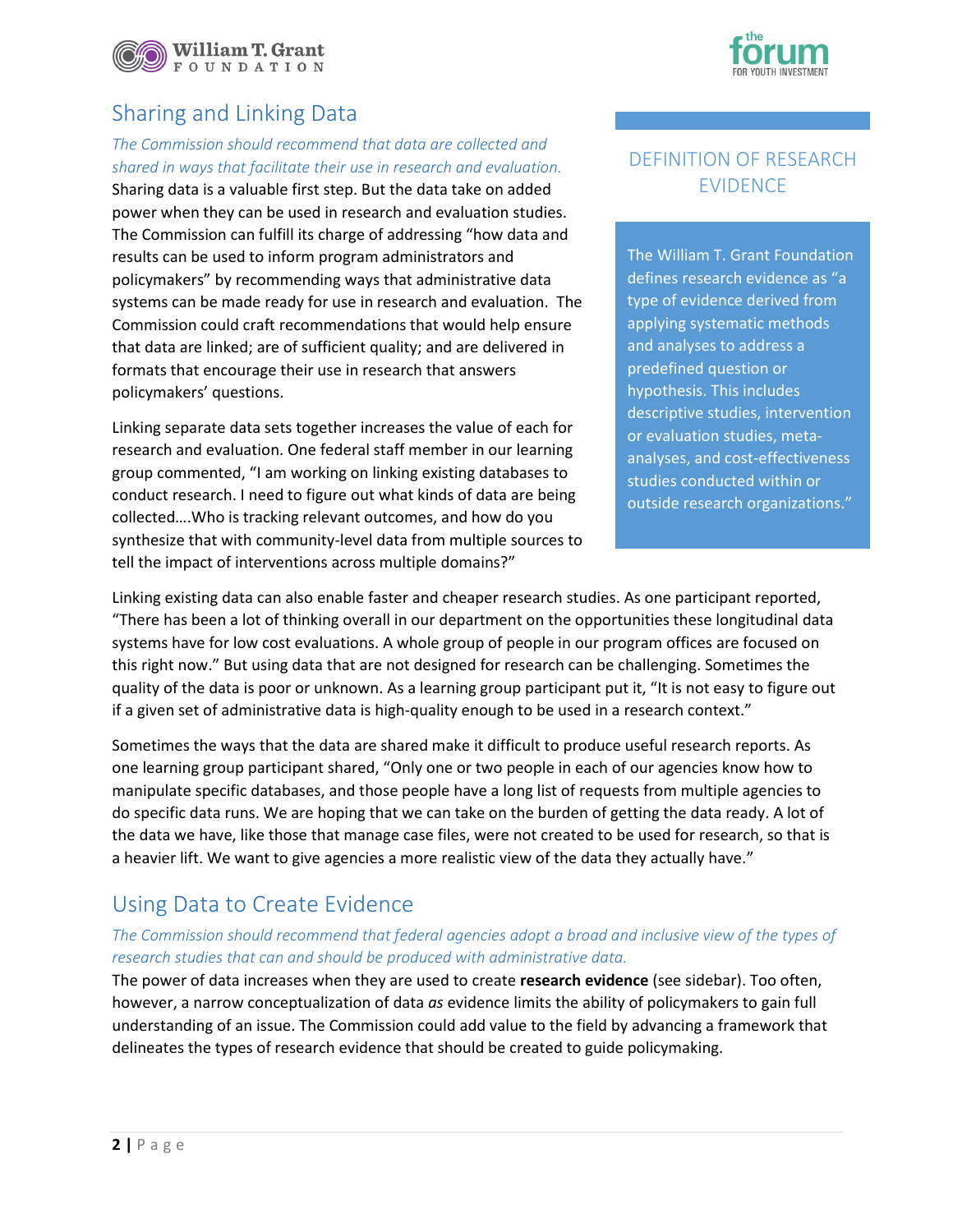



The Commission may wish to reinforce frameworks such as the Institute of Education Sciences/National Science Foundation's Common Guidelines for Education Research Development framework<sup>1</sup> and the Health and Human Services Administration for Children and Families' *Common Framework for Research & Evaluation.<sup>2</sup>* Adopting these types of frameworks would help ensure that policymakers not only receive findings from the full range of types of research evidence, but review this evidence with a clear understanding of the level of rigor and quality inherent in each type of study, and what types of questions are answerable by each respective research methodology.<sup>3</sup>

## Using Evidence to Inform Policymaking

### *The Commission should recommend that federal agencies support partnerships between researchers and policymakers that inform key research questions and facilitate the use of research evidence.*

Partnerships between researchers and policymakers can improve the use of research evidence by guiding researchers to ask questions that respond to the needs of policymakers, building stronger practice-focused research networks or community-based participatory approaches, and creating a culture of learning in which administrators, policymakers and other government leaders include research evidence in their deliberations.

The growing literature about how and when research evidence is and is not used in policymaking can inform the Commission's work. These studies "complicate the common conception of research users as merely rational actors who have questions, go in search of research to answer them, and then apply it to their decisions…. In none of their cases does research use easily boil down to a single moment or an isolated decision….It is not a simple process whereby research 'facts' are passed from researchers to research users and then applied in a linear decision making process. Instead, research use is contingent, interactive, and iterative. It involves people individually and collectively engaging with research over time, bringing their own and their organization's goals, motivations, routines, and political contexts with them."<sup>4</sup> It is often helpful to construct evidence in a process of engagement, in which the needs of decision makers help shape research questions and findings are delivered in an accessible and timely fashion through relationships of trust and mutual understanding.

### *The Commission should recommend ways to strengthen the federal infrastructure for producing research evidence that can inform policymaking.*

To address its charge to examine how data may be "made available to facilitate program evaluation, continuous improvement, policy-relevant research, and cost-benefit analyses by qualified researchers and institutions," it is important for the Commission to create recommendations for strengthening the federal infrastructure for using data to create evidence, and using that evidence to inform policymaking.

 $\overline{a}$ 

<sup>&</sup>lt;sup>1</sup> Available at:<http://www.nsf.gov/pubs/2013/nsf13126/nsf13126.pdf>

<sup>&</sup>lt;sup>2</sup> Available at: http://www.acf.hhs.gov/programs/opre/resource/the-administration-for-children-familiescommon-framework-for-research-and-evaluation

 $3$  While there may not yet be widely accepted quality standards for the all types of research, some of our learning group members pointed to the following article as a promising start: Gottfredson, D. C., Cook, T. D., Gardner, F. E. M., Gorman-Smith, D., Howe, G. W., Sandler, I. N., & and Zafft, K. M. (2015). Standards of evidence for efficacy, effectiveness, and scale-up research in prevention science: Next generation. *Prevention Science*, *16*, 893-926.  $^4$  Tseng, V. & Nutley, S. (2014). Building the Infrastructure to Improve the Use and Usefulness of Research in Education. In K.S. Finnigan & A.J. Daly (Eds.). *Using Research Evidence in Education: From the Schoolhouse Door to Capitol Hill*. Springer: New York. Available at: [http://wtgrantfoundation.org/resource/building-the-infrastructure-to](http://wtgrantfoundation.org/resource/building-the-infrastructure-to-improve-the-use-and-usefulness-of-research-in-education)[improve-the-use-and-usefulness-of-research-in-education](http://wtgrantfoundation.org/resource/building-the-infrastructure-to-improve-the-use-and-usefulness-of-research-in-education)